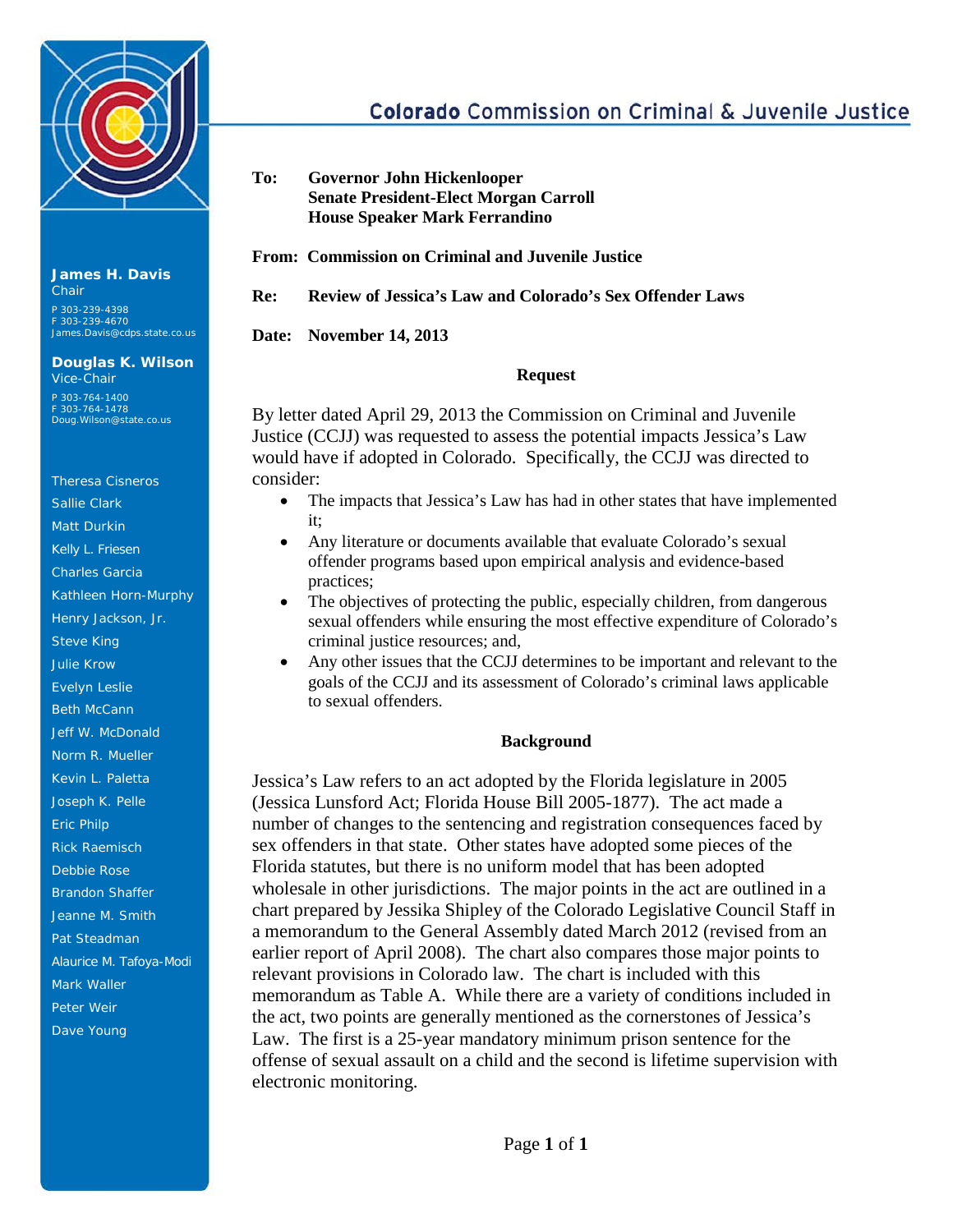

States that are credited with having implemented Jessica's Law have not met even those two conditions in the same manner, nor have they uniformly adopted the other provisions of Florida's act. The National Conference of State Legislatures prepared a chart summarizing each state's laws relating specifically to the 25-year mandatory minimum and the lifetime electronic monitoring requirements. This chart is included herein as Table B. The chart underscores a number of differences in the definitions and categories that make state-to-state comparisons difficult. In Florida, the definition of a child for these purposes means a person under 12 years of age. California differentiates between victims under 14 for some crimes and victims under 10 for others. Delaware, Georgia, Kansas, Mississippi, and Texas use 14 as the cut point. Other states define a child victim as being under 16, 15, 13, or 12. Colorado defines a child victim with regards to sexual assault as a person under age 15 for most crimes. There are some sex offenses relating to positions of trust that extend the definition of a child victim to age 18.

Other variants are apparent when comparing the types of sexual assault covered by the laws as well as the applicable sentences. While Florida's act covers "lewd and lascivious molestation of a child," which includes touching, other states have restricted the increased penalties to more specific acts of penetration or other use of violence or to repeat offenders. Nebraska, for instance, has a 15-year minimum sentence for First Degree Sexual Assault of a Child under 12. In Nebraska, that crime requires an act of penetration and does not include contact-only offenses. Repeat offenders are subject to a 25-year minimum sentence. Ohio adopted 25 years to life as a sentence but restricted it to rape of a child under 13. Michigan enacted the 25-year minimum sentence but also applied it only to acts of penetration on a child under 13. Alabama uses a 20-year minimum sentence for their category of "Class A" offenses and 10-year mandatory for "Class B" and "Class C" offenses on victims under 12 if the act was committed with a deadly weapon.

The Jessica's Law condition of electronic monitoring for life following release from prison is also treated differently in the states credited with the adoption of the act. Alaska requires GPS only when aggravating factors are present. Arkansas mandates it for 10 years after release. Iowa sets a minimum of 5 years of electronic tracking for parolees or probationers. Many others authorize, but do not require, the use of electronic monitoring as a condition of supervision. Finally, some states, such as California, require electronic monitoring for registered, unsupervised sex offenders but implementation of this requirement was prevented by a lack of funding authorization.

#### **Analysis**

The effort to assess the impacts of Jessica's Law on other states that have implemented it is thus hampered by the variety of what has been implemented. Further, every state started from a different platform of laws and sentencing before adopting their versions of Jessica's Law. Conducting a study of the impacts of the changes in each state would be a monumental undertaking. A search was conducted to determine whether published reports exist within any state that discussed such impacts but none were found. The Washington Institute for Public Policy, one of the most active and well-funded state research arms, has issued reports on the effects of sex offender registration and the use of risk assessment tools for classifying sex offenders, but not on the sentencing range effects nor the results of electronic monitoring specifically on sex offenders. Other states have attempted to study the impact of electronic monitoring on offenders, including sex offenders, but the outcomes to date have not supported the efficacy of this intervention.<sup>[1](#page-1-0)</sup>

<span id="page-1-0"></span><sup>&</sup>lt;sup>1</sup> See, for example, Aos, Miller, & Drake, 2006; Gies, Gainey, Cohen, Healy, Yeide, Bekelman, Bobnis, & Hopps, 2012; New Jersey State Parole Board, 2007; Tennessee Board of Probation and Parole, 2007;and Turner & Janetta, 2007.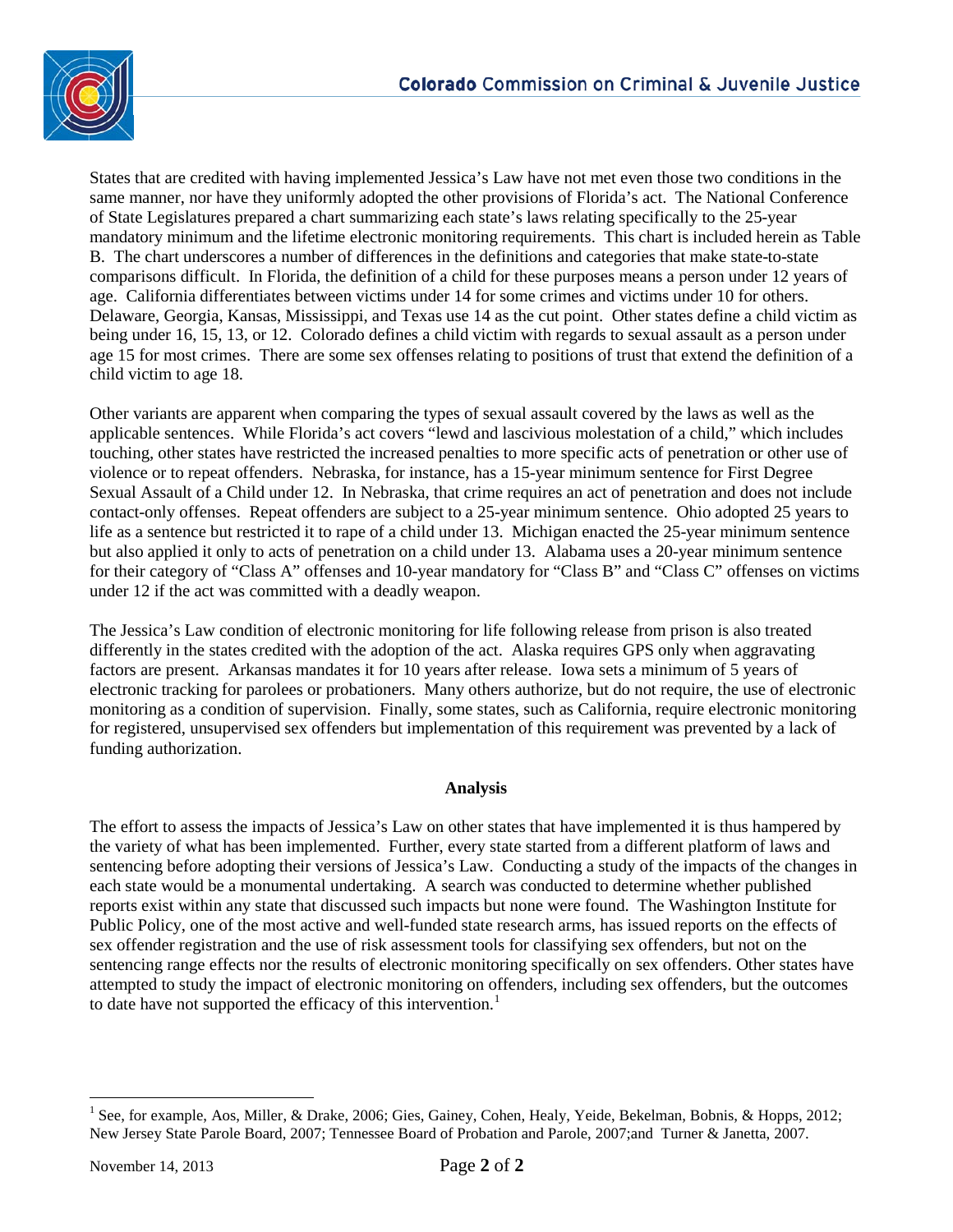



#### Mandatory Minimum Sentences

Colorado defines sexual assault on a child as any sexual contact on a victim less than 15 if the actor is at least 4 years older than the victim. This includes all types of behaviors from touching to penetration. For persons in a position of trust, the age extends to a victim under 18 years old. All sexual assaults on a child in Colorado are subject to the indeterminate sentence provisions of C.R.S. 18-1.3-1004. That statute also incorporates mandatory minimum levels from the crime of violence sentencing ranges. This requires, for example, that an offender convicted of sexual assault on a child as a class 3 felony must be sentenced to no less than a number from 8 to 24 years, with the automatic maximum of life as the undetermined top end on every sentence. If an offender is paroled for a class 3 felony sex offense, the period of parole must be at least 20 additional years up to a maximum of life under C.R.S. 18-1.3-1006. For a class 4 felony, the mandatory minimum is between 2 and 6 years with the automatic maximum of life on each sentence, followed by a period of parole of at least 10 years to life. Sexual assault on a child is a Class 3 felony if there was any use of force, threats, or intimidation or if the act was part of a pattern of conduct. This applies regardless of the nature of the sexual contact. It is a class 4 felony only in the absence of any of those factors. Other sexual offenses with child victims such as enticement of a child, patronizing a prostituted child, and internet sexual exploitation of a child are also covered by the indeterminate sentence statute if the crime included the use of force, threats, or intimidation or resulted in bodily injury and was therefore a crime of violence.

For purposes of comparison it is important to note that Jessica's Law allows for an alternative of EITHER a sentence to life OR a determinate sentence of at least 25 years. In Colorado, every sentence has life as the upper end of an indeterminate range.

Determining the potential impact of adopting some or all of the facets of Jessica's Law in Colorado is as much a moving target as trying to determine the impact of changes in other states. Would Colorado choose to create a new category of victims under 12? The specific ages of child victims are not currently entered in the criminal justice databases so they are not searchable as a data element. Would Colorado apply any new sentencing provision to all types of sexual contact, or restrict it as some states have done to only acts of penetration, or to other aggravators such as use of force or pattern of conduct? Would the electronic monitoring become a mandatory condition of parole or remain as an option as other states have done? Would Colorado retain the indeterminate life sentence as the maximum in each case, incorporate the alternative determinate sentence option authorized by Jessica's Law, or switch completely to a determinate sentence model? How would such a change impact sentencing practices by the courts? The impact of these variables would be little more than guesswork without more information about the criteria and detail of any changes.

#### Electronic Monitoring

Colorado requires that any sex offender released from prison must comply with the intensive supervision parole program. That program incorporates the option of electronic monitoring as a condition. Sex offenders who have been designated as Sexually Violent Predators (SVPs), are sentenced to indeterminate sentences, or are identified as high risk are required to be on intensive supervised parole (ISP) with the condition of electronic monitoring when first released from prison. In addition, non-ISP parolees can also be placed on electronic monitoring based on certain criteria (e.g., violent crime, high-profile case, career criminal, use of a weapon, gang affiliation, history of escapes, etc.).

The offender's parole agreement typically reads, "Parolee shall participate in intensive supervision while on parole for 180 days at the discretion of the Parole Officer." The Parole Board has the option to extend ISP and electronic monitoring beyond 180 days in cases where the offender is on an indeterminate sentence or designated an SVP. Therefore, sex offenders placed on electronic monitoring generally remain on such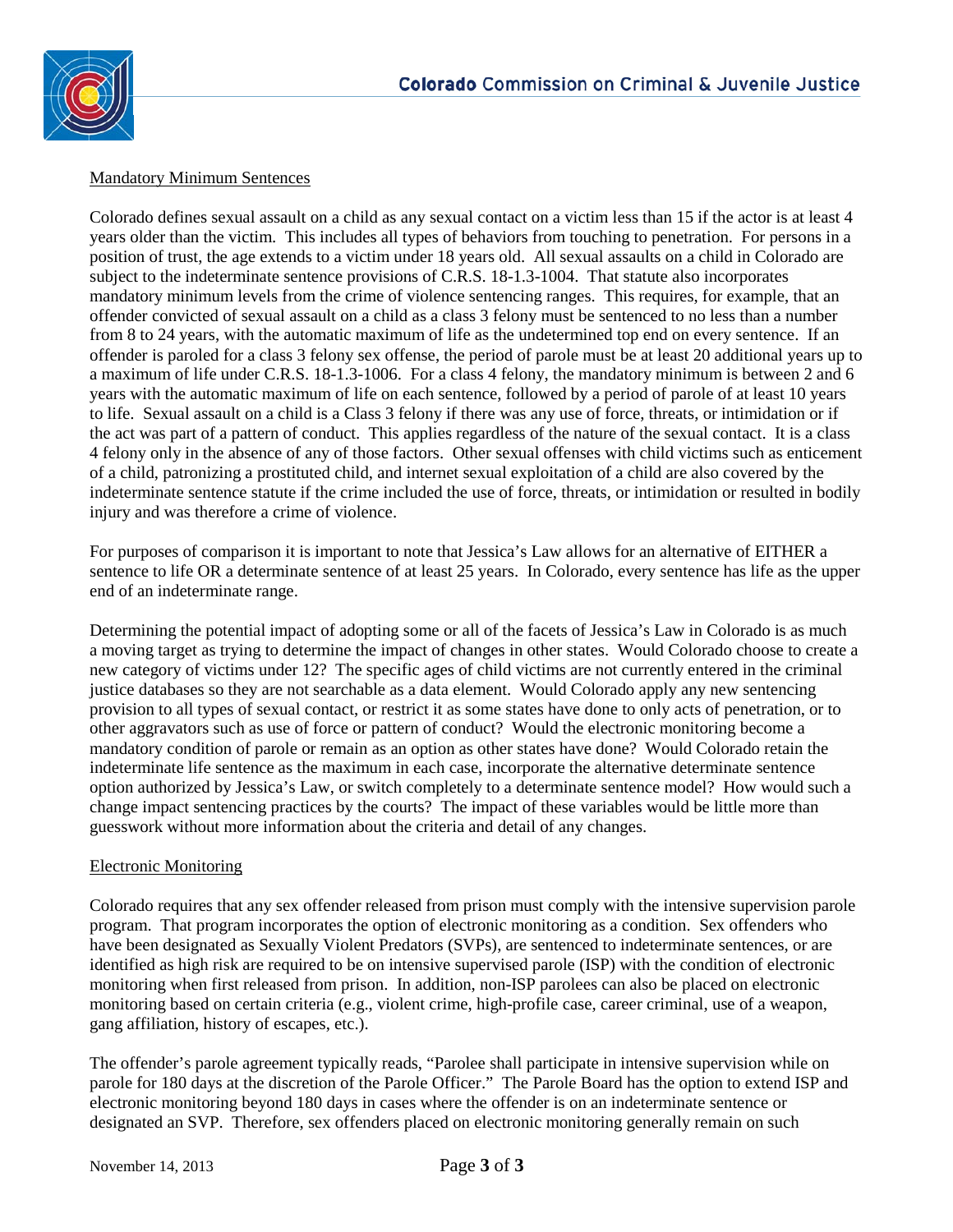

supervision for 6 months. Parolees can be removed from electronic monitoring at the discretion of the community supervision team when they progress to a lower level of supervision except for offenders sentenced to indeterminate sentences, who must be lowered to minimum supervision prior to being removed from electronic monitoring.<sup>[2](#page-3-0)</sup>

If an offender is placed on probation, the court may order electronic monitoring as a condition. The probation officer also has discretion to require electronic monitoring based on assessments and behavior. Probation as a possible sentence is discussed more fully under the Research section to follow.

## **Research Findings**

Assessing the current status of offenders convicted of crimes related to sexual assaults on children requires combining information from multiple sources. The Lifetime Supervision of Sex Offenders Annual Report, published jointly by the Department of Corrections, the Department of Public Safety, and the State Judicial Department tracks sex offenders sentenced to an indeterminate range but does not distinguish between cases involving adult or child victims. The November 2012 edition of that report indicates that 1,129 hearings were held to consider lifetime sex offenders for parole in FY 2012. Some offenders had multiple hearing dates so the number of hearings is greater than the number of offenders considered. Of those, 107 were granted parole; 102 were "new" parolees, that is, they had not been on parole previously as part of the current sentence (p. 6). It is unknown how many of the 107 inmates paroled from lifetime supervision had assaulted victims below 12 years of age. For comparison, in FY 2011, 844 hearings were held for this population, 21 offenders were granted parole and 17 of those were "new" parolees (Lifetime Supervision of Sex Offenders Annual Report, 2011, p. 5). The increase in releases between FY 2011 and FY 2012 is expected to continue in the near term as more inmates reach parole eligibility under the lifetime sentencing laws that went into effect in Colorado in 1998.

The Department of Corrections Fiscal Year Statistical Report for FY 2011, published in May 2012, indicates that, as of the end of FY 2011, there were 1,678 inmates in prison for sexual assault on a child (p. 43). This aggregate number is not necessarily informative in a review of Jessica's Law impact as some of those sentences may have been applied under previous laws requiring a determinate sentence while others require an indeterminate sentence as enacted in 1998. It is more pertinent to look at the admissions for FY 2011 for the crimes of sexual assault on a child, sexual assault-position of trust, aggravated incest, and sexual exploitation of a child (DOC Statistical Report FY 2011, Table 17). Remembering that these offenses include victims under 15 or 18, the sentencing patterns are useful to consider. According to an analysis conducted by the Division of Criminal Justice, there was only one class 2 felony admission and it resulted in a sentence of 16 years to life. The sentence lengths for class 3 felonies averaged 21.3 years for 3 aggravated incest cases, 23.4 years for the 28 sexual assault-position of trust cases, and 35.5 years for the 11 sexual assault on a child cases. Thus, a 25 year mandatory minimum would have little effect on sentencing practices for these more serious cases.

The class 4 felonies show a significantly lower minimum sentence as would be expected from the lower severity represented by the crime classification. The sentence lengths for class 4 sex assault-position of trust cases averaged a 6.5 year minimum for 13 offenders, the 35 sexual assault on a child cases averaged 5.7 years, and the single sexual exploitation of a child resulted in a 2-year minimum. However, since the maximum for all of these cases is life, and it is difficult to know how long these inmates will actually serve before being granted parole, assessing the impact of a change in the law to a 25-year minimum is still problematic. It would be informative,

<span id="page-3-0"></span><sup>&</sup>lt;sup>2</sup> Department of Corrections Administrative Regulation (AR) 250-02. Specific procedures for sex offenders can be found in AR 250-48.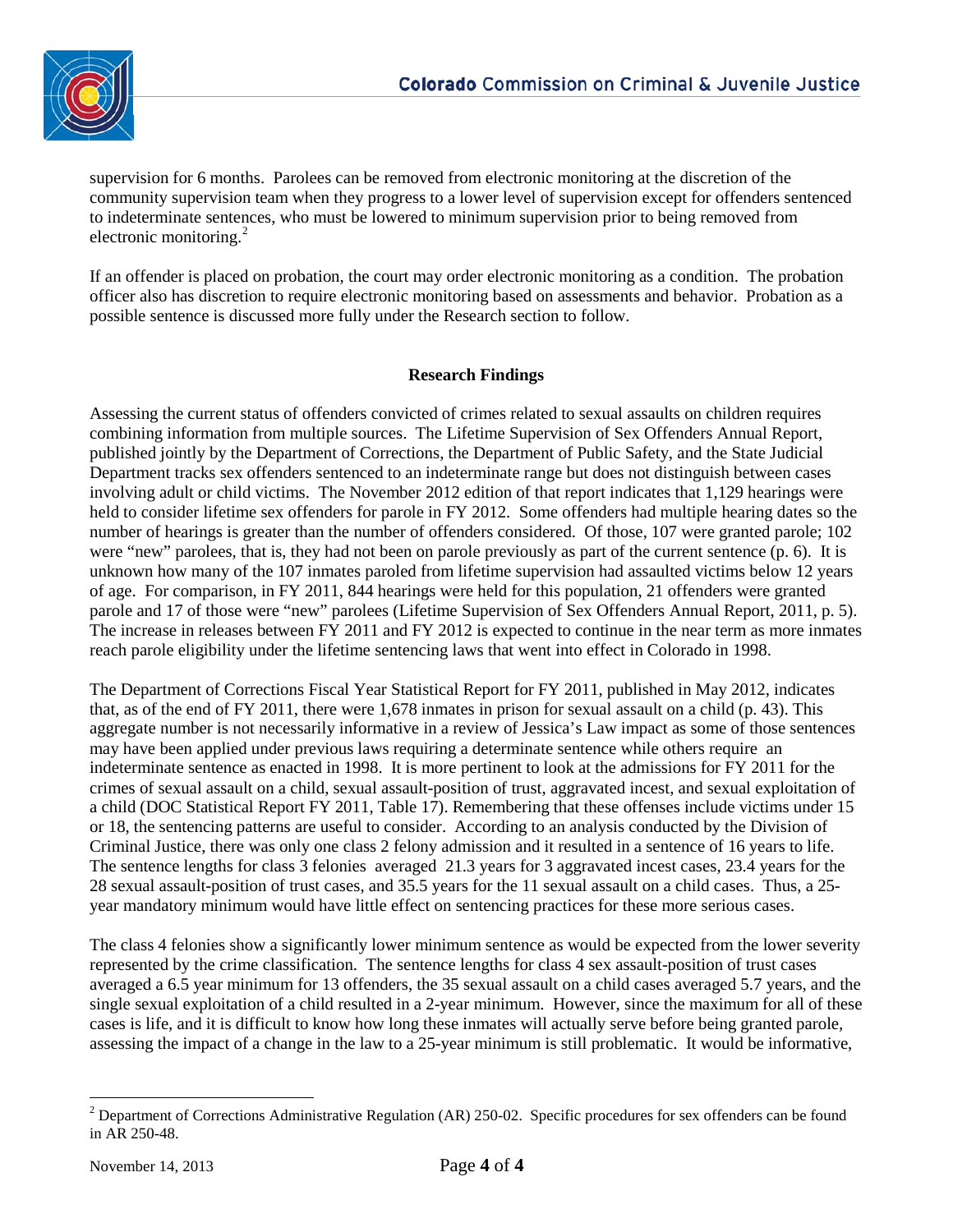

although not definitive at this point, to study all the lifetime sex offenders in prison for abusing a child victim; however, that requires more time and resources than are available for this report.

Class 4 felonies are also eligible for a sentence to probation for a minimum term of 10 years up to the offender's natural life. Probation requires a pre-sentence investigation that includes a sex offender-specific evaluation and other assessments that guide the imposition of conditions, including treatment and electronic monitoring. These assessments are part of the risk and need determination that have demonstrated effectiveness in the reduction of recidivism (Andrews, Dowden, & Gendreau, 1999; Dowden, 1998; Gendreau, French, & Gionet, 2004; Hanson, Bourgon, Helmus, & Hodgson, 2009).

Like the indeterminate-to-life sentence in place in Colorado for all child sex offenses, some other Colorado requirements are more stringent than those in Jessica's Law. That law allows for an offender to be relieved of designation as a sexual predator after 30 years. Colorado does not allow for removal of that designation at any time. Jessica's Law requires a sexual predator to register twice yearly. Colorado requires quarterly registration for designated sexually violent predators and any offender subject to lifetime supervision.

## Outcome Studies

The request from the Governor and legislature also asked the CCJJ to consider literature or documents evaluating Colorado's sexual offender programs as part of the CCJJ's determination of the potential impacts of Jessica's Law. There have been a limited number of evaluations funded to examine sex offender treatment programs. In 2012 the legislature funded a study of the Sex Offender Treatment and Monitoring Program (SOTMP) within the Department of Corrections. This report was completed in January 2013. Its focus was not on recidivism reduction or offender success in treatment. Rather, it was intended to evaluate the SOTMP for adherence to accepted methods of offender assessment and delivery of appropriate treatment. While the recommendations in the report are useful for those issues, they do not provide facts or data that inform the question of the potential impact of Jessica's Law in Colorado. Whether or not provisions of Jessica's Law may be adopted, some form of sex offender treatment will still be offered in prison. .

The use of in-prison treatment programs has been shown to be an effective component of offender rehabilitation when coupled with follow-up treatment in the community per the 2003 study of the Sex Offender Treatment and Monitoring Program (Colorado Division of Criminal Justice, Office of Research and Statistics, 2003). In addition, a study by the Sex Offender Management Board (2011) found a low rate of sexual recidivism (2.6% over three years post-supervision) for sex offenders who successfully completed probation or parole.

#### **Evidence-based Sentencing**

As a whole, sentencing for criminal offenses is undergoing a shift in emphasis to the effective use of evidencebased principles in assigning consequences for criminal behavior. These principles are based on an assessment of an offender's risks and needs that tend to drive criminal behavior. The sentence should incorporate conditions that address the needs appropriately. The focus of these evidence-based principles is to reduce recidivism and offender risk (Hanson, Bourgon, Helmus, & Hodgson, 2009; SOTMP Evaluation, 2013). Research has demonstrated that crime of conviction alone does not coincide with risk for recidivism, and other factors should also be considered in sentencing including actuarial risk assessment information (Freeman & Sandler, 2009; Zgoba, Miner, Knight, Letourneau, Levenson, & Thornton, 2012).

The focus of these evidence-based principles is that the sentencing process can help reduce recidivism and offender risk. Evidence-based sentencing is individualized and based on information about an offender's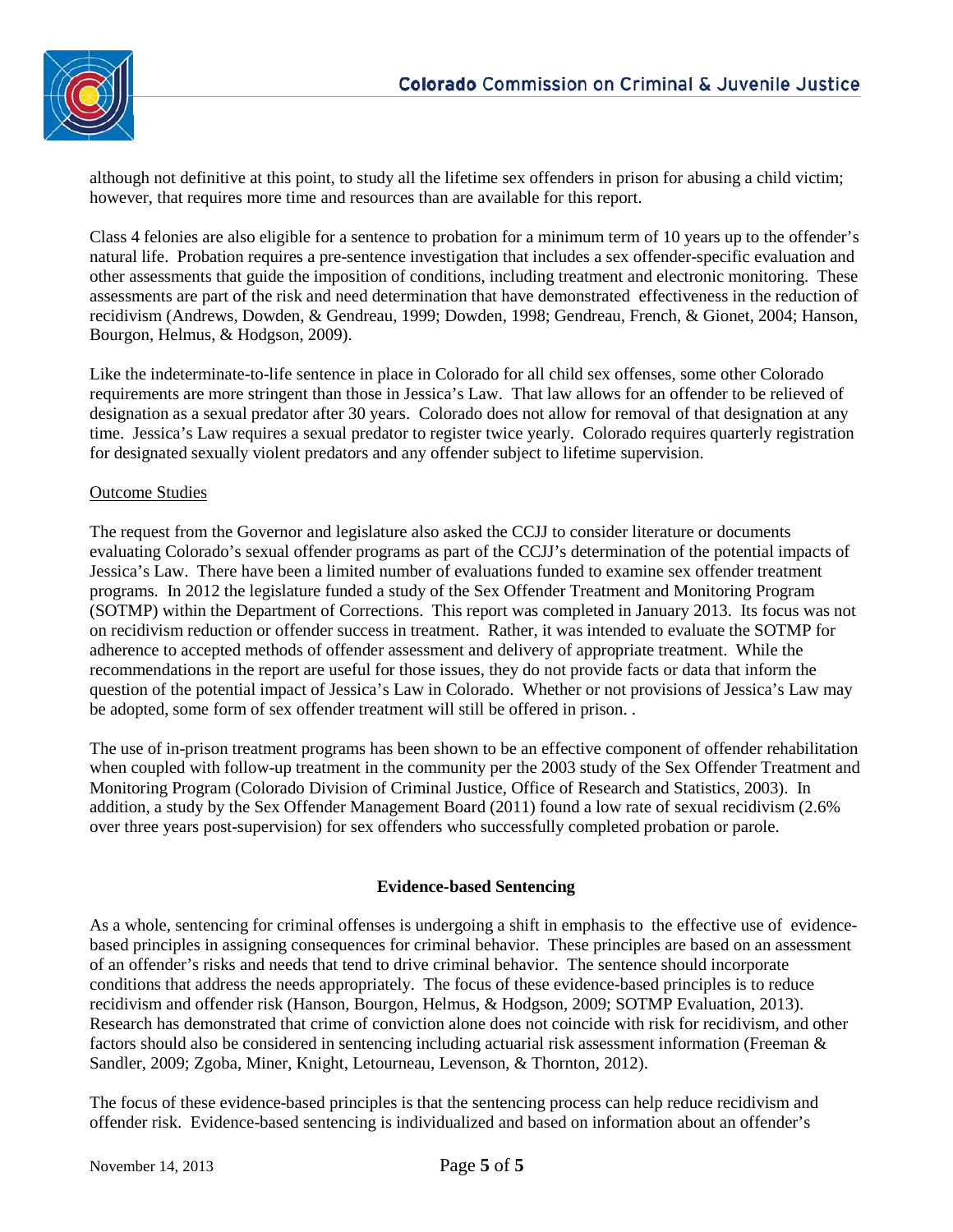

specific risk and treatment needs. The use of mandatory minimums is contrary to the effective use of sentencing to reduce recidivism. Judge Roger K. Warren, in his 2008 paper entitled, "Evidence-based Practice to Reduce Recidivism: Implications for State Judiciaries," discussed the importance of ensuring "that state sentencing policy allows sufficient flexibility and discretion to sentencing judges to permit implementation of riskreduction strategies." Warren notes that evidence-based sentencing relies on 30 years of criminology research that provides significant guidance in our efforts to improve public safety.

Evidence-based principles in sentencing do not address all components of a sentence. For instance, it is accepted that a sentence should reflect the seriousness of the presenting crime and should also be comparable to sentences imposed on other persons for the same offense. These principles of equity and fairness are not subject to scientific testing. There is no study that can establish whether the sentence for a theft should be shorter or longer than a sentence for murder. Those issues are policy considerations based on what a community believes is the relative damage caused by each crime. The same is true for sexual assault on a child compared to sexual assault on an adult. A community expects that children should receive additional protections and that violating a child should receive more severe punishment. Because the criminal justice system is society's organized method of dealing with violations of behavioral codes, these concerns are as valid as the goal of treating each offender individually to reach a successful result for that offender. Therefore, a consideration of sex offender sentencing and management necessarily includes direct steps to provide for victim protection and community safety (Sex Offender Management Board enabling statute, 16-11.7.101 C.R.S.).

## **Review Results**

Colorado's sentencing scheme, actual practices, and supervision requirements meet or exceed Jessica's Law in many important ways. Colorado's structure was designed over a period of years with input from many professionals in the field. There has been regular review and revision influenced by research, practical applications, and shifts in public policy. It is expected these reviews will continue. The provisions of Jessica's Law that Colorado currently lacks are not in keeping with evidence-based sentencing practices as they would move the state further away from the ability to impose a sentence designed to address the level of seriousness of the offense as well as the risk levels of the offenders.

\_\_\_\_\_\_\_\_\_\_\_\_\_\_\_\_\_\_\_\_\_\_\_\_\_\_\_\_\_\_\_\_\_\_\_\_\_\_ \_\_\_\_\_\_\_\_\_\_\_\_\_\_\_\_\_\_\_\_\_\_\_\_\_\_\_\_\_\_\_\_\_\_\_\_\_\_ James H. Davis, Chair Douglas K. Wilson, Vice-Chair

Commission on Criminal and Juvenile Justice Commission on Criminal and Juvenile Justice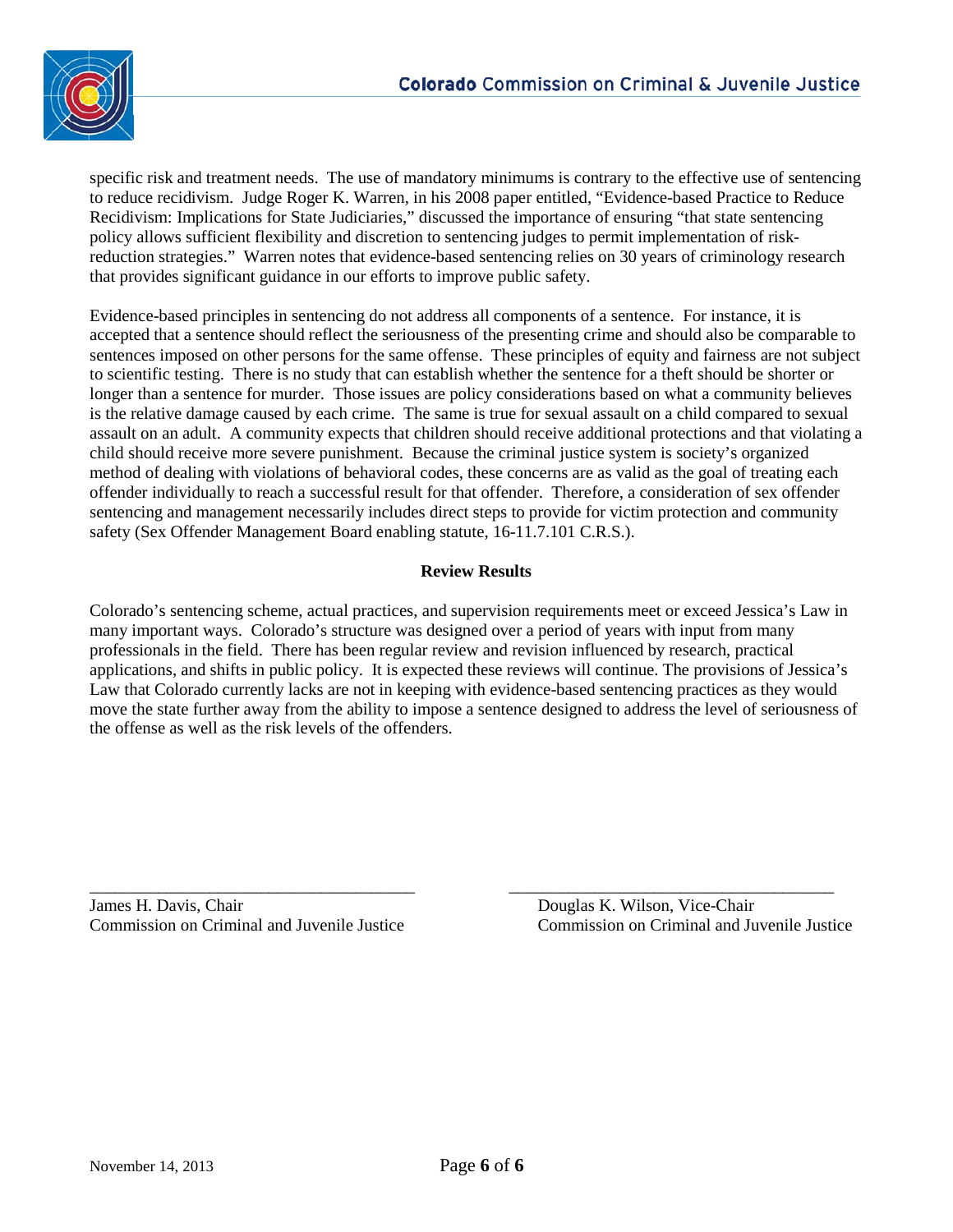## **Table A Comparison of the Provisions of Jessica's Law and Colorado Law on Sex Offenders**

*This Table is excerpted from the original memo to the General Assembly prepared by Jessika Shipley. A complete version of that document is available at:*

*http://www.colorado.gov/cs/Satellite?blobcol=urldata&blobheader=application%2Fpdf&blobkey=id&blobtable= MungoBlobs&blobwhere=1251827965184&ssbinary=true*

| <b>Subject</b>                                                                 | <b>Jessica's Law</b>                                                                                                                                                                                                                                                                                                | <b>Colorado</b>                                                                                                                                                                                                                                                                                                                                                                                            |
|--------------------------------------------------------------------------------|---------------------------------------------------------------------------------------------------------------------------------------------------------------------------------------------------------------------------------------------------------------------------------------------------------------------|------------------------------------------------------------------------------------------------------------------------------------------------------------------------------------------------------------------------------------------------------------------------------------------------------------------------------------------------------------------------------------------------------------|
| <b>Mandatory minimum sentences for</b><br>serious sex offenses on a victim who | An individual convicted of lewd and<br>lascivious molestation of a child,                                                                                                                                                                                                                                           | Most sex offenders in Colorado are<br>subject to the Colorado Sex                                                                                                                                                                                                                                                                                                                                          |
| is under the age of 12<br>Petitions to remove a sexual predator<br>designation | who is not sentenced to life, must<br>be sentenced to at least 25 years<br>imprisonment, followed by<br>probation or community<br>supervision for the remainder of the<br>individual's natural life.<br>An individual must wait 30 years<br>after being designated as a sexual<br>predator prior to petitioning the | Offender Lifetime Supervision Act of<br>1998. Additionally, most sex<br>offenses against children are<br>subject to enhanced sentencing<br>provisions. See Attachment A for an<br>explanation of indeterminate<br>sentencing of sex offenders.<br>Designation as a sexually violent<br>predator is made during the<br>probation or parole process using a                                                  |
|                                                                                | court to remove the designation.                                                                                                                                                                                                                                                                                    | risk assessment tool and by a<br>determination of the court. It may<br>be appealed, but the designation<br>may not be removed.                                                                                                                                                                                                                                                                             |
| <b>Death penalty</b>                                                           | Prosecutors may seek the death<br>penalty in cases where the child<br>victim of a sexual predator dies<br>during (or as an immediate result<br>of) lewd and lascivious molestation.                                                                                                                                 | Prosecutors may seek the death<br>penalty in cases where an individual<br>commits sexual assault on a child<br>and the victim dies during (or as an<br>immediate result of) the sexual<br>assault.                                                                                                                                                                                                         |
| Failure to register as a sex offender                                          | Third degree felony, punishable by a<br>term of imprisonment not to exceed<br>5years.                                                                                                                                                                                                                               | A first offense is a class 6 felony<br>(punishable by 1 year to 18 months<br>in prison, a fine of \$1,000 to<br>\$100,000, or both) and a second<br>offense is a class 5 felony<br>(punishable by 1 to 3 years in<br>prison, a fine of \$1,000 to \$100,000,<br>or both). Depending on the<br>circumstances of the case, an<br>individual may petition to be<br>removed from the sex offender<br>registry. |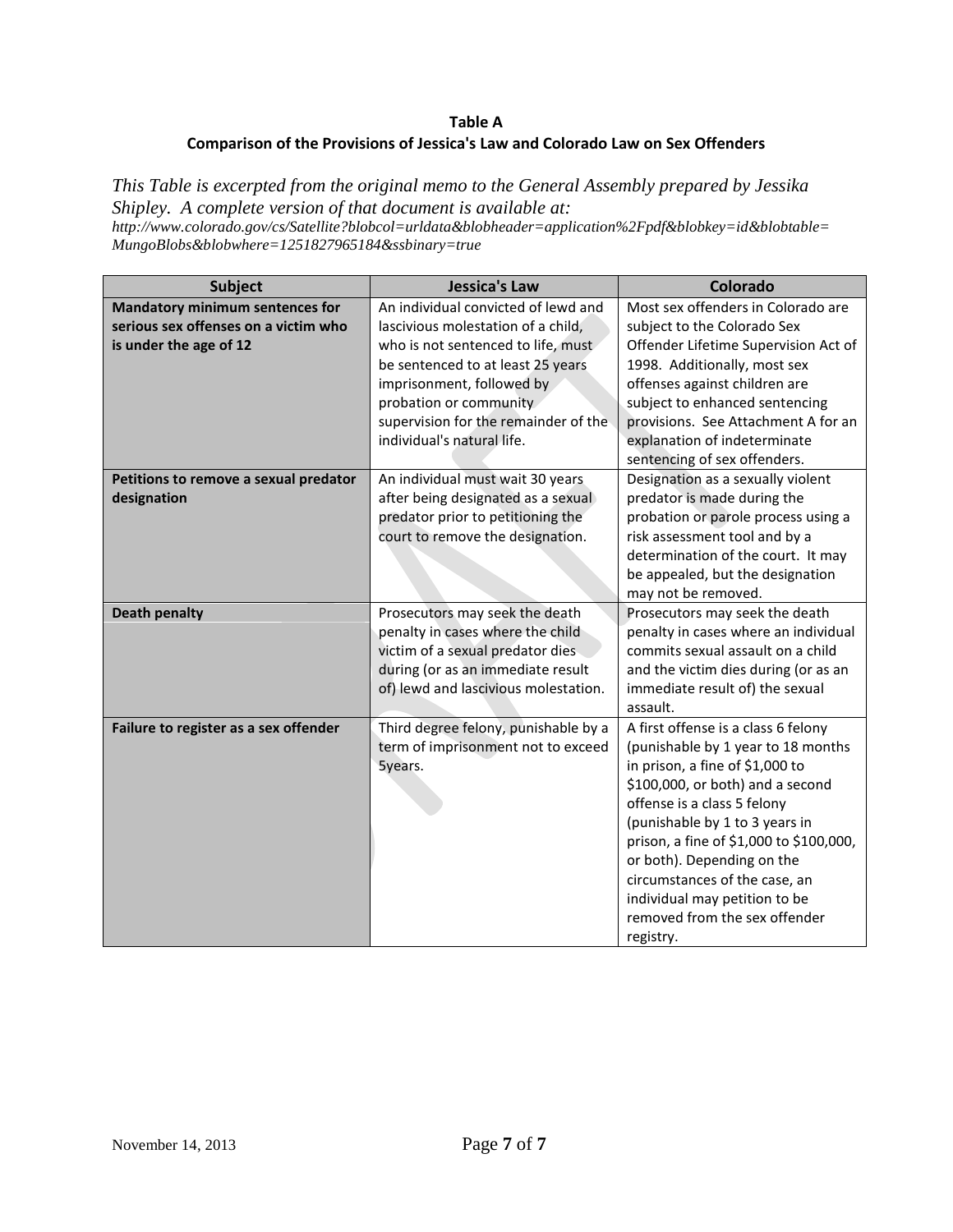**Table A (cont'd) Comparison of the Provisions of Jessica's Law and Colorado Law on Sex Offenders**

| <b>Subject</b>                                          | <b>Jessica's Law</b>                                                                                                                                   | <b>Colorado</b>                                                                                                                                                                                                                                                                                                                                                                                                   |
|---------------------------------------------------------|--------------------------------------------------------------------------------------------------------------------------------------------------------|-------------------------------------------------------------------------------------------------------------------------------------------------------------------------------------------------------------------------------------------------------------------------------------------------------------------------------------------------------------------------------------------------------------------|
| Harboring a sex offender                                | Third degree felony, punishable by a<br>term of imprisonment not to exceed<br>5years.                                                                  | It is a class 5 felony to harbor an<br>individual who has committed, been<br>convicted of, or is charged with a<br>crime, or is suspected or wanted for<br>a crime that is a class 3, 4, or 5<br>felony (all felony sex offenses fall<br>into one of these three categories). <sup>3</sup>                                                                                                                        |
| <b>Electronic monitoring</b>                            | All sexual predators are required to<br>be monitored electronically, via<br>global positioning satellite (GPS), for<br>the entire period of probation. | Electronic monitoring, including<br>GPS, is used as a sentence by the<br>courts in lieu of jail. It is also used as<br>a condition of bond for pre-trial<br>supervision, as well as for<br>monitoring some residential and<br>non-residential parolees out in the<br>community. All offenders who are<br>subject to Intensive Supervision<br>Program Parole (ISP-P) are<br>monitored electronically. <sup>4</sup> |
| Sex offender registration and<br>reporting requirements | Sexual predators are required to<br>report in person to re-register twice<br>a year.                                                                   | Sexually violent predators and<br>individuals subject to lifetime<br>supervision must register quarterly<br>(every 90 days). All other sex<br>offenders re-register annually. (See<br>Attachment B for details of the Sex<br>Offender Registration Act of 2002.)                                                                                                                                                  |
| <b>County probation officials</b>                       | County probation officials are<br>required to search the state sex<br>offender registry any time they are<br>assigned a new offender.                  | In Colorado, probation cases are<br>assigned according to judicial<br>district, rather than by counties.<br>Probation officers are not<br>statutorily required to check the sex<br>offender registry, although some<br>may do so as a matter of local<br>policy. Probation officers do receive<br>presentence reports, which include<br>a criminal history, on every<br>offender.                                 |

<span id="page-7-0"></span><sup>&</sup>lt;sup>3</sup> A class 5 felony is punishable by one to three years in prison, a fine of \$1,000 to \$100,000, or both.

<span id="page-7-1"></span><sup>&</sup>lt;sup>4</sup> The ISP-P was established by statute for high risk-high needs offenders who present increased risk to the community. These offenders would not generally be considered as good candidates for parole by the board and would not receive favorable consideration for release (discretionary) because of the risk posed were it not for the increased supervision, surveillance, and contact by community parole officers this program offers.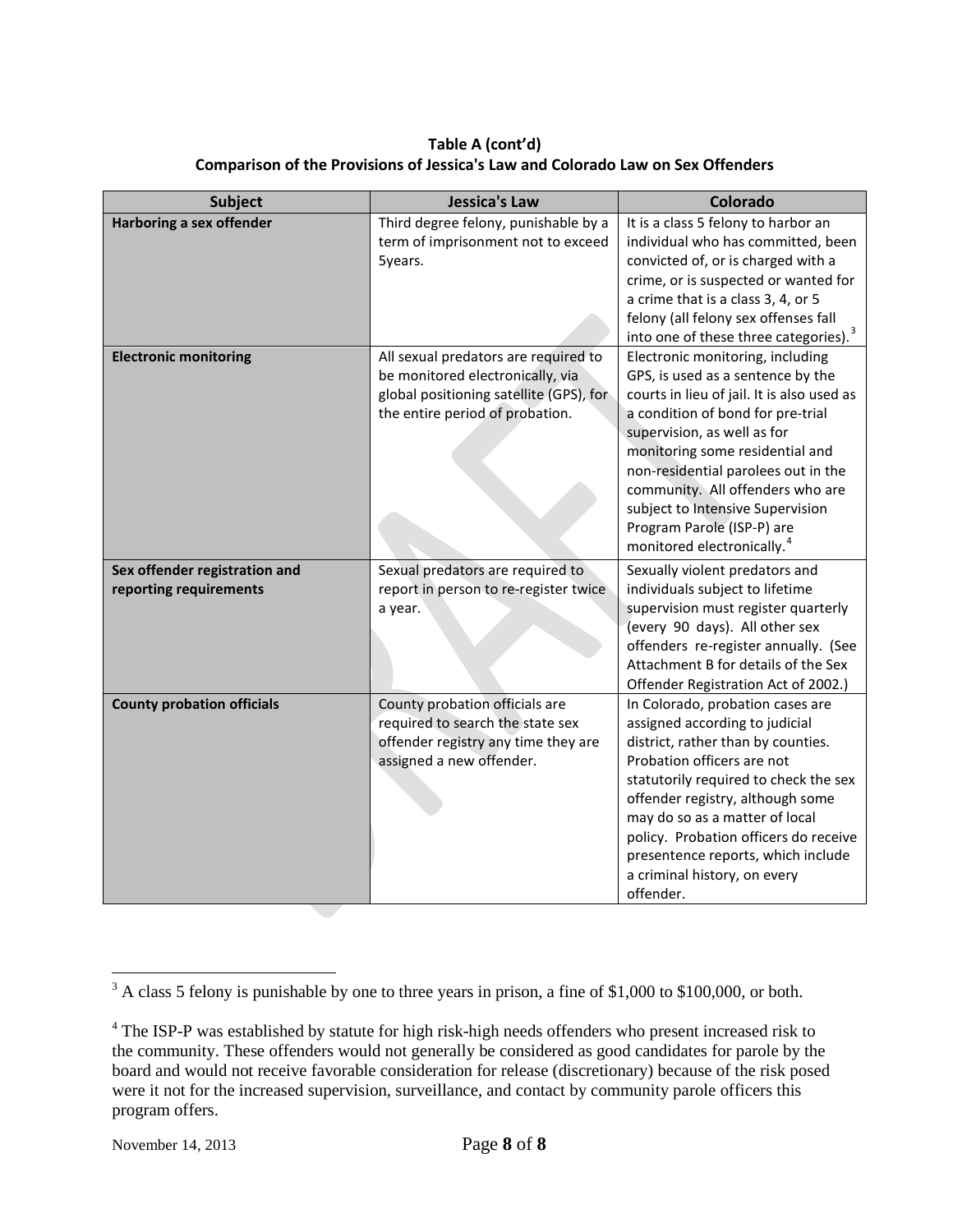

## NATIONAL CONFERENCE of STATE LEGISLATURES

#### The Forum for America's Ideas

#### **State Statutes Related to Jessica's Law**

In February 2005, a nine year old Florida girl named Jessica Lunsford was raped and murdered. The accused offender lived across the street from Jessica and had a history of crimes against children. He was required to register as a sex offender under Florida law but failed to keep his registration information current, as required. This case prompted Florida House Bill 1877 later that year, which increased punishment and monitoring of child sex offenders. Two major components of the bill include a mandatory 25 years to life prison sentence for first time offenders convicted of sex crimes against children and the use of global positioning satellites (GPS) or electronic devices to track the location of sex offenders following release. Several states have since passed similar versions of the original Jessica's Law although the title of acts may vary by state.

At least 25 states have enacted mandatory 25 year minimum sentences for first time child sex crime offenders; at least 39 states have enacted GPS or electronic monitoring provisions specific to sex offenders; and at least 23 states have enacted *both* GPS or electronic monitoring and 25 year minimums, identified below by an asterisk next to the state name. Some states have not yet enacted these Jessica's Law components but may have comparable or related provisions; that information is also included below.

| <b>State</b> | <b>Statute</b>   | <b>Related Bill</b> | <b>Mandatory 25 Year Minimum 1st</b>        | <b>Electronic/GPS Monitoring of</b> |
|--------------|------------------|---------------------|---------------------------------------------|-------------------------------------|
|              | <b>Citations</b> | <b>Numbers</b>      | <b>Time Offense Sentencing</b>              | <b>Sex Offenders</b>                |
|              |                  |                     | <b>Provisions &amp; Related Information</b> |                                     |
| Alabama      | $$13A-5-6;$      | SB 53 (2005)        | 20 year minimum sentence for                | Requires electronic monitoring      |
|              | $$15-20-21;$     |                     | Class A and 10 years for a Class B or       | of sexual violent predators.        |
|              | § 15-20-26.1     |                     | C felony sex offenses involving a           |                                     |
|              |                  |                     | child under age 12 while using a            |                                     |
|              |                  |                     | deadly weapon. Numerous criminal            |                                     |
|              |                  |                     | sex offenses enumerated in §15-20-          |                                     |
|              |                  |                     | 21 including sexual abuse, kidnap,          |                                     |
|              |                  |                     | enticement.                                 |                                     |
| Alaska       | \$12.55.125;     | SB 218 (2006):      | SB 218 raised presumptive                   | Requires GPS as condition of        |
|              | §33.16.150       |                     | sentencing ranges for sex related           | parole/probation when               |
|              |                  |                     | crimes against minors including 1st         | aggravating factors are found -     |
|              |                  |                     | 2nd, 3rd degree sex assault, sex            | not specific to sex offenders.      |
|              |                  |                     | abuse w/ a minor, prostitution, etc.        |                                     |
| Arizona      | §13-604.01;      | SB 1141(1998)       | Life sentence for 1st degree                | Not Specified                       |
|              | §13-1423         |                     | dangerous crimes against children           |                                     |
|              |                  |                     | including sexual assault or sexual          |                                     |
|              |                  |                     | conduct w/ a minor 12 years or              |                                     |
|              |                  |                     | younger & violent sex assault.              |                                     |
|              |                  |                     | Provides presumptive sentences              |                                     |
|              |                  |                     | ranging from 20-30 years for other          |                                     |
|              |                  |                     | sex related crimes.                         |                                     |
| *Arkansas    | $§5 - 14 - 103;$ | HB 1004 (2006)      | 25 year mandatory minimum                   | Requires electronic monitoring      |
|              | §12-12-923       | HB 1005 (2006)      | sentence for rape of a child under          | of sexually violent predators for   |
|              |                  |                     | 14 years of age.                            | minimum 10 years after release.     |

**Table B State Statutes Related to Jessica's Law**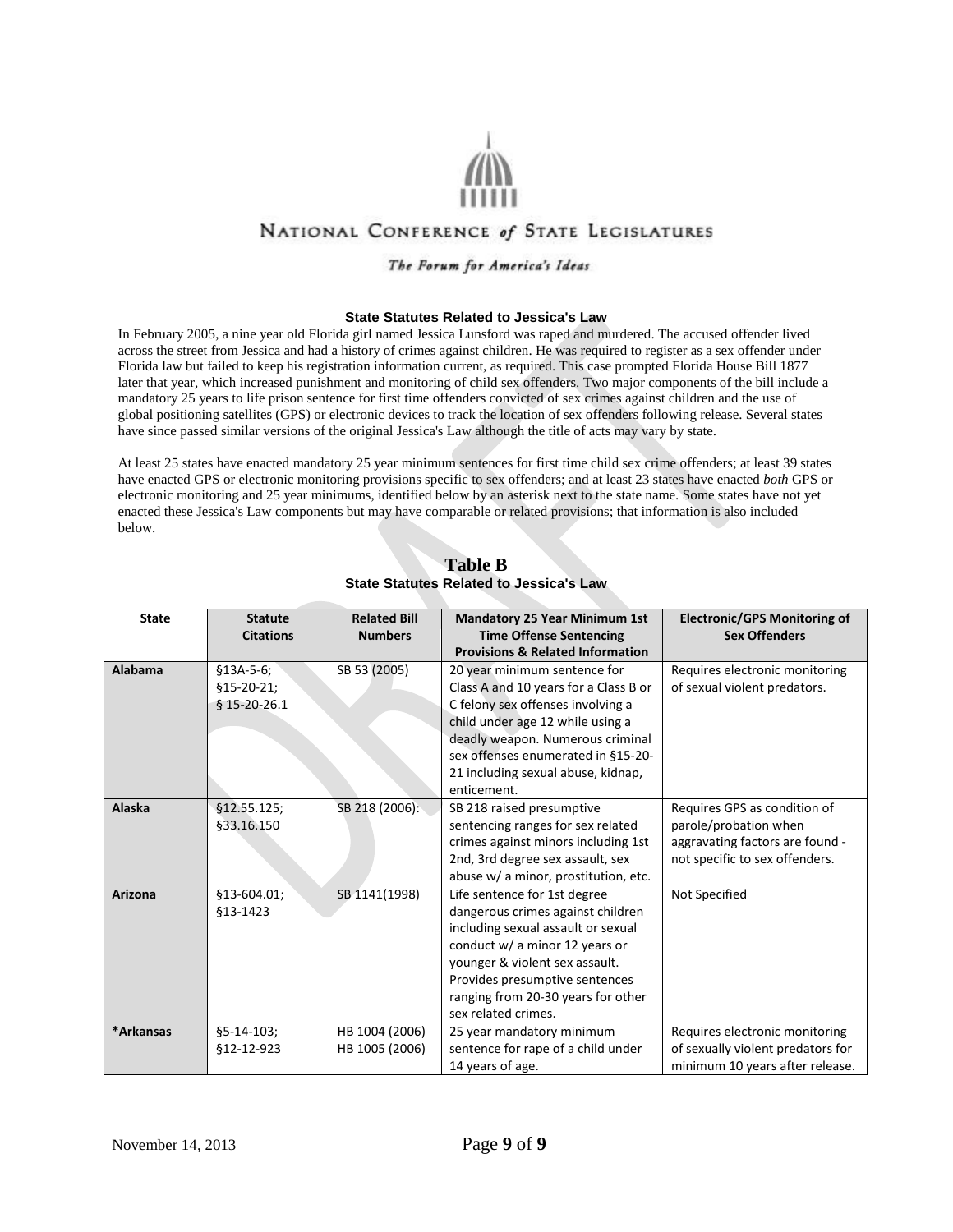| <b>State</b>    | <b>Statute</b><br><b>Citations</b>                                          | <b>Related Bill</b><br><b>Numbers</b>                              | <b>Mandatory 25 Year Minimum 1st</b><br><b>Time Offense Sentencing</b><br><b>Provisions &amp; Related Information</b>                                                                                                                                                                                                                                                           | <b>Electronic/GPS Monitoring of</b><br><b>Sex Offenders</b>                                                     |
|-----------------|-----------------------------------------------------------------------------|--------------------------------------------------------------------|---------------------------------------------------------------------------------------------------------------------------------------------------------------------------------------------------------------------------------------------------------------------------------------------------------------------------------------------------------------------------------|-----------------------------------------------------------------------------------------------------------------|
| *California     | Penal Code:<br>§269; 288.7;<br>§3010;<br>§3004                              | SB 1128 (2006)<br>SB 619 (2005)<br>SB 963 (2005)<br>Prop 83 (2006) | 25 years to life mandatory<br>minimum sentence for intercourse<br>or sodomy w/ child 10 years or<br>younger and 15 years to life for oral<br>copulation or sexual penetration w/<br>child 10 years or younger. 15 years<br>to life w/ consecutive sentencing<br>for additional sex acts w/ a child 14<br>years or younger.                                                      | Requires GPS monitoring of<br>felony sex offenders for life.                                                    |
| Colorado        | §18-1.3-406;<br>\$18-1.3-401                                                |                                                                    | Presumptive sentencing with<br>mandatory ranges provided for sex<br>offenses constituting violent<br>crimes.                                                                                                                                                                                                                                                                    | Not Specified                                                                                                   |
| *Connecticut    | §53a-70c;<br>§53a-90a;<br>$$53-21;$<br>§53a-30                              | SB 1458 (2007)<br>HB 5846 (2006)                                   | 25 year mandatory minimum for<br>aggravated sexual assault of a<br>minor younger than 13 years. Also<br>provides restrictions on sentence<br>reduction or suspension, requiring<br>specified periods of imprisonment<br>ranging from 2-10 years for crimes<br>including sexual assault of a minor,<br>impairing morals of a child, child<br>pornography, enticing a minor, etc. | Court authorized to impose GPS<br>monitoring as a condition of<br>probation - not specific to sex<br>offenders. |
| <b>Delaware</b> | Chapter 11:<br>§4205A                                                       | HB 404 (2006)                                                      | 25 years to life mandatory<br>minimum sentence when victim is<br>younger than 14 years and the<br>crime is rape, continuous sexual<br>abuse of a child, or a dangerous<br>crime against a child.                                                                                                                                                                                | Not Specified                                                                                                   |
| *Florida        | §800.04;<br>§775.082;                                                       | HB 1877 (2005)                                                     | 25 years to life mandatory<br>minimum sentence for lewd or<br>lascivious molestation against a<br>victim less than 12 years of age.                                                                                                                                                                                                                                             | Requires electronic monitoring<br>of specified sex offenders for<br>life.                                       |
| *Georgia        | $$16-5-21$<br>$$17-10-6.2$<br>$$16 - 6 - 4$<br>$$16-5-21$<br>$§42 - 1 - 14$ | HB 1059 (2006)                                                     | 25 year mandatory minimum<br>sentence for crimes of sexual<br>assault, aggravated assault with<br>intent to rape, incest, kidnapping<br>against a child less than 14 years<br>old; aggravated child molestation,<br>aggravated sodomy with child 13-<br>15 years old; rape; aggravated<br>sexual battery                                                                        | Requires sexually dangerous<br>predators to wear GPS<br>electronic monitoring device for<br>life.               |
| Hawaii          |                                                                             |                                                                    | ---                                                                                                                                                                                                                                                                                                                                                                             | Not Specified                                                                                                   |
| Idaho           | §20-219                                                                     | HB 381 (2008)                                                      |                                                                                                                                                                                                                                                                                                                                                                                 | Requires sexually violent<br>predators be electronically<br>monitored throughout<br>probation or parole period. |
| <b>Illinois</b> | §730 ILCS<br>$5/3 - 3 - 7;$<br>§720 ILCS<br>$5/12 - 14.1$                   | SB 1397 (2007)<br>HB 4222 (2006)                                   | Provides for extended sentencing<br>periods of 15 and 20 years or<br>minimum 50 years for predatory<br>criminal sexual assault of a child;<br>depending on use of firearm or<br>resulting bodily injury.                                                                                                                                                                        | Requires sexually violent<br>predators be electronically<br>monitored throughout<br>probation or parole period. |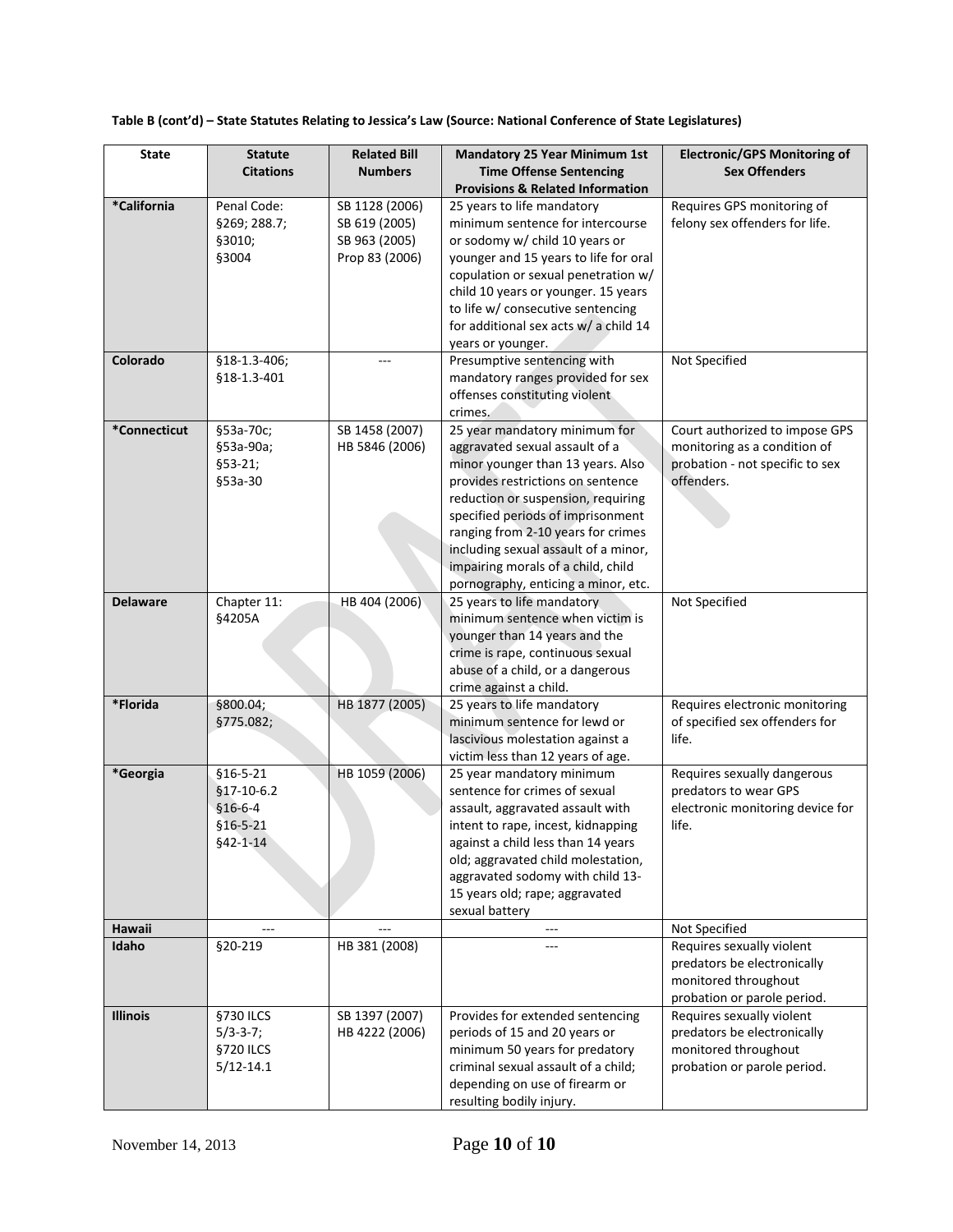| <b>State</b>    | <b>Statute</b>          | <b>Related Bill</b> | <b>Mandatory 25 Year Minimum 1st</b>                                          | <b>Electronic/GPS Monitoring of</b> |
|-----------------|-------------------------|---------------------|-------------------------------------------------------------------------------|-------------------------------------|
|                 | <b>Citations</b>        | <b>Numbers</b>      | <b>Time Offense Sentencing</b><br><b>Provisions &amp; Related Information</b> | <b>Sex Offenders</b>                |
| Indiana         | $$11-13-3-4;$           | SB 125 (2005)       | Provides fixed felony class A                                                 | Requires sexually violent           |
|                 | \$35-50-2-2;            | HB 1155 (2005)      | sentencing ranges of 20-50 years                                              | predators be electronically         |
|                 | \$35-50-2-4             | SB 12 (2005)        | for specified sex crimes involving                                            | monitored, includes GPS.            |
|                 |                         |                     | deadly force, including sexual                                                |                                     |
|                 |                         |                     | misconduct w/ a minor and child                                               |                                     |
|                 |                         |                     | molestation. Also limits suspension                                           |                                     |
|                 |                         |                     | of class A child molestation                                                  |                                     |
|                 |                         |                     | sentence only to that in excess of                                            |                                     |
| lowa            | §901A.2;                | HF 619 (2005)       | 30 years.<br>Provides enhanced and special                                    | Requires certain sex offenders be   |
|                 | §692A.4A;               |                     | sentences up to life imprisonment                                             | electronically monitored or         |
|                 | §903B.1;                |                     | for certain repeat sex offenders.                                             | tracked for at least 5 years as     |
|                 | §903B.2;                |                     |                                                                               | condition of parole or probation.   |
|                 | §902.14                 |                     |                                                                               |                                     |
| *Kansas         | §21-4642;               | HB 2576 (2006)      | 25 years to life mandatory                                                    | Requires electronic monitoring for  |
|                 | §21-4643;               |                     | minimum sentence for certain                                                  | life of certain sex offenders.      |
|                 | §22-3717                |                     | child (under 14) sex offenses                                                 |                                     |
|                 |                         |                     | including rape, sexual exploitation,                                          |                                     |
|                 |                         |                     | sodomy, prostitution, trafficking,                                            |                                     |
|                 |                         |                     | etc, with specific exceptions.<br>Provides 40 year minimum for                |                                     |
|                 |                         |                     | repeat offenders of certain sex                                               |                                     |
|                 |                         |                     | offenses. Requires life                                                       |                                     |
|                 |                         |                     | imprisonment without the                                                      |                                     |
|                 |                         |                     | possibility of parole for repeat                                              |                                     |
|                 |                         |                     | offenders classified as aggravated                                            |                                     |
|                 |                         |                     | habitual sex offenders.                                                       |                                     |
| <b>Kentucky</b> | §431.520;               | HB 003 (2006)       | Certain sex related crimes                                                    | Court is authorized to require      |
|                 | §532.080;               |                     | classified as class A felonies are                                            | electronic monitoring of certain    |
|                 | §532.060;               |                     | subject to indeterminate<br>sentencing ranges from 20-50                      | sex offenders                       |
|                 |                         |                     | years. 25 years to life for a 1st                                             |                                     |
|                 |                         |                     | degree persistent repeat felony sex                                           |                                     |
|                 |                         |                     | offender.                                                                     |                                     |
| *Louisiana      | \$14:78.1;              | HB 004 (2006)       | 25-99 years at hard labor                                                     | Requires electronic monitoring for  |
|                 | §14.81.2;               | HB 642 (2008)       | mandatory minimum sentence for                                                | life of certain sex offenders.      |
|                 | §14.81.1;               | SB 164 (2004)       | sex crimes against a child under 13                                           |                                     |
|                 | §14.43.1;               | HB 572 (2006)       | years old including: aggravated                                               |                                     |
|                 | \$15:550;<br>\$15:560.4 |                     | incest, molestation of a juvenile,<br>sexual battery, pornography             |                                     |
|                 |                         |                     | involving juveniles, etc.                                                     |                                     |
| <b>Maine</b>    | 17-A §253;              | HP 1224 (2006)      | Provides definite minimum                                                     | Conviction of gross sexual assault  |
|                 | 17-A §1252; 17-A        |                     | sentence of 20 years for gross                                                | requires supervised release         |
|                 | §1231                   |                     | sexual assault of a child under age                                           | including electronic monitoring     |
|                 |                         |                     | 12.                                                                           | for duration.                       |
| *Maryland       | Crime Code:             | HB 2A (2006)        | 25 years to life mandatory                                                    | Parole Commission is authorized     |
|                 | $§3 - 305;$             |                     | minimum sentence for 1st degree                                               | to use GPS as part of sex offender  |
|                 | $§3 - 303;$<br>§11-724  |                     | sex offense and rape with a child<br>under age 13.                            | supervision.                        |
|                 |                         |                     |                                                                               |                                     |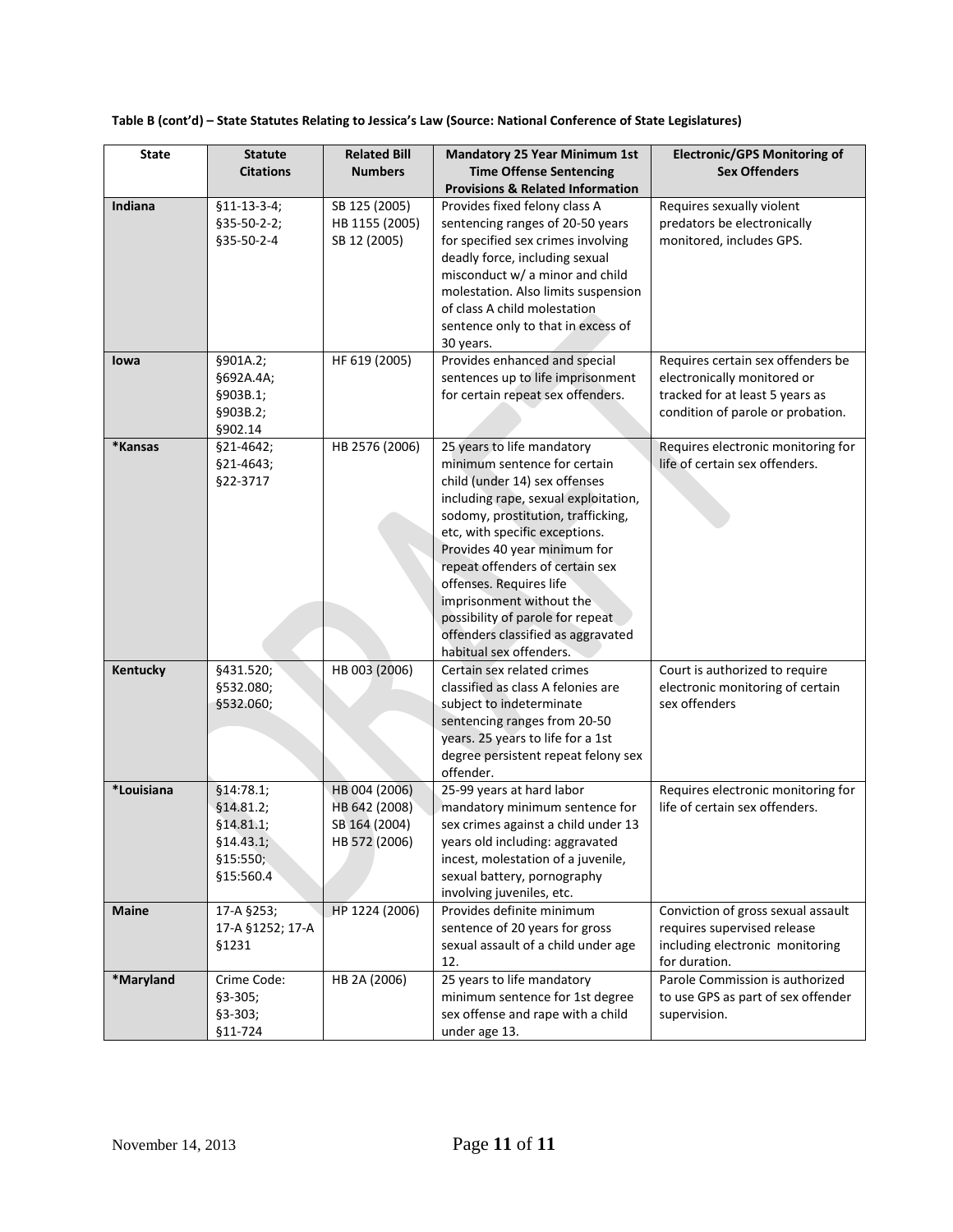| <b>State</b>         | <b>Statute</b><br><b>Citations</b>                                                                              | <b>Related Bill</b><br><b>Numbers</b>                                                | <b>Mandatory 25 Year Minimum 1st</b><br><b>Time Offense Sentencing</b><br><b>Provisions &amp; Related Information</b>                                                                                                                                                                                                                                                                                                                                                                          | <b>Electronic/GPS Monitoring of</b><br><b>Sex Offenders</b>                                                                          |
|----------------------|-----------------------------------------------------------------------------------------------------------------|--------------------------------------------------------------------------------------|------------------------------------------------------------------------------------------------------------------------------------------------------------------------------------------------------------------------------------------------------------------------------------------------------------------------------------------------------------------------------------------------------------------------------------------------------------------------------------------------|--------------------------------------------------------------------------------------------------------------------------------------|
| <b>Massachusetts</b> | 265, §23;<br>265, §47                                                                                           | HB 5234 (2006)<br>HB 4811 (2008)                                                     | Provides for a minimum 10 years<br>for rape of a child under 16 using a<br>weapon. Minimum 25 year<br>sentencing similar to "Jessica's<br>Law" was removed from HB 4811<br>before passage.                                                                                                                                                                                                                                                                                                     | Requires GPS monitoring for certain<br>sex offenders throughout<br>probation.                                                        |
| *Michigan            | §750.520b;<br>§750.520n                                                                                         | HB 5421 (2006)<br>HB 5531 (2006)<br>H 5532 (2006)<br>SB 709 (2006)<br>SB 1122 (2006) | 25 years to life mandatory<br>minimum sentence for 1st degree<br>sexual conduct with a child under<br>age 13.                                                                                                                                                                                                                                                                                                                                                                                  | Requires lifetime electronic<br>monitoring when convicted of<br>criminal sexual conduct with a child<br>under age 13                 |
| <b>Minnesota</b>     | §609.3455                                                                                                       |                                                                                      | Provides for mandatory life<br>sentence for egregious first-time<br>offenders convicted of sexual<br>conduct when the fact finder<br>determines that a heinous element<br>exists                                                                                                                                                                                                                                                                                                               | Allows use of electronic<br>surveillance on certain sex<br>offenders.                                                                |
| Mississippi          | §97-3-101;<br>§99-19-84                                                                                         | SB 2527 (2006)                                                                       | Minimum 20 years to life for sexual<br>battery of a child under 14 years<br>old.                                                                                                                                                                                                                                                                                                                                                                                                               | Allows court to order electronic<br>monitoring on certain sex<br>offenders.                                                          |
| *Missouri            | §566.030;<br>\$566.060;<br>\$566.213;<br>§217.735;<br>§559.106                                                  | HB 353 (2005)                                                                        | Mandatory minimum 25 years for<br>sexual trafficking of a child under<br>age 12. Mandatory minimum 30<br>years to life for forcible rape or<br>sodomy of a child under age 12.                                                                                                                                                                                                                                                                                                                 | Requires lifetime electronic<br>monitoring/tracking using GPS for<br>specified sex offenders.                                        |
| *Montana             | $§45 - 5 - 625;$<br>§45-5-503;<br>$§45 - 5 - 507;$<br>\$46-18-222;<br>§46-18-206;<br>§46-18-207;<br>§46-23-1010 | SB 207 (2005)                                                                        | Mandatory minimum 25 years to<br>life, with some exceptions, for sex<br>related crimes with a child 12 years<br>or younger including: sexual<br>intercourse without consent,<br>sexual abuse of children, incest,<br>etc.                                                                                                                                                                                                                                                                      | Requires electronic monitoring<br>using GPS for level 3 sex offenders<br>and authorizes use for other levels<br>of sex offenders.    |
| <b>Nebraska</b>      | §28-319.01;<br>§83-174.03                                                                                       | LB 1199 (2006)                                                                       | Provides for minimum 15 year<br>sentence for 1st offense of 1st<br>degree sexual assault of a child<br>under 12 years of age; repeat<br>offenders subject to 25 year<br>minimum.                                                                                                                                                                                                                                                                                                               | Authorizes office of parole to use<br>electronic monitoring on certain<br>sex offenders.                                             |
| *Nevada              | §200.366;<br>§176A.410;<br>§213.1243;<br>§213.1255                                                              | SB 471 (2007)                                                                        | Mandatory life imprisonment with<br>eligibility for parole only after 25<br>years has been served for sexual<br>assault of a child under age 16 and<br>substantial bodily harm did not<br>occur; mandatory life<br>imprisonment w/o parole if<br>substantial bodily injury did occur.<br>Mandatory life imprisonment with<br>eligibility for parole only after 35<br>years has been served for sexual<br>assault against a child under age 14<br>and substantial bodily harm did not<br>occur. | Authorizes use of electronic<br>monitoring device that will provide<br>information related to sex<br>offender's geographic location. |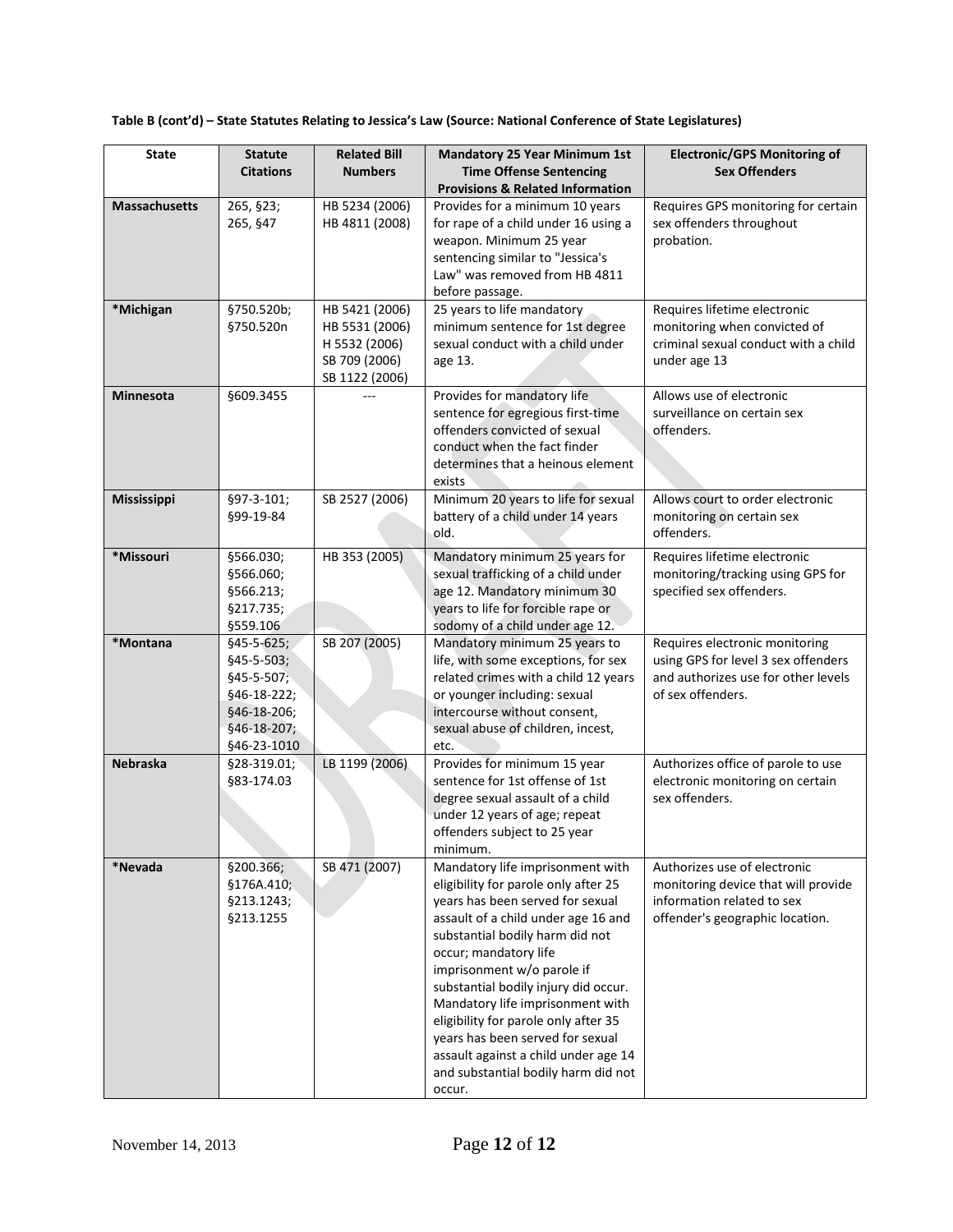| <b>State</b>         | <b>Statute</b><br><b>Citations</b>                                                              | <b>Related Bill</b><br><b>Numbers</b> | <b>Mandatory 25 Year Minimum 1st</b><br><b>Time Offense Sentencing</b><br><b>Provisions &amp; Related Information</b>                                                                                                                                           | <b>Electronic/GPS Monitoring of</b><br><b>Sex Offenders</b>                                            |
|----------------------|-------------------------------------------------------------------------------------------------|---------------------------------------|-----------------------------------------------------------------------------------------------------------------------------------------------------------------------------------------------------------------------------------------------------------------|--------------------------------------------------------------------------------------------------------|
| <b>New Hampshire</b> | §651:6;<br>§632-A:2                                                                             | HB 1692 (2006)                        | Authorizes but does not mandate<br>extended sentencing of 25 years to<br>life for 1st degree sexual assault or<br>aggravated felonious sexual assault<br>against a child under age 13.                                                                          | Not Specified                                                                                          |
| <b>New Jersey</b>    | $§30:4-$<br>123.92                                                                              | SB 484 (2007)                         | Several bills have been recently<br>introduced but died in committee.<br>(2006: AB 960, SB 1204. 2004: SB<br>2594, AB 4177, AB 4067, AB 4068.)                                                                                                                  | Authorizes satellite-based<br>monitoring of sex offenders                                              |
| <b>New Mexico</b>    | $§31-21-10.1;$<br>$§31-18-23;$<br>§31-18-25                                                     |                                       | Provides mandatory life<br>imprisonment for repeat violent<br>sexual offenders, not 1st time<br>offenders.                                                                                                                                                      | Requires GPS monitoring of sex<br>offenders for the duration of<br>parole.                             |
| <b>New York</b>      | Penal Code:<br>§130.95;<br>§130.96;<br>§70.08;<br>§70.00;<br>§70.06;<br>§65.10;<br>Exec. §837-r | AB 8939 (2006)                        | 10 years to life minimum sentence<br>for sex related crimes classified as<br>predatory sexual assault &<br>predatory sexual assault against a<br>child less than 13 years old. 25<br>years to life minimum for persistent<br>violent felony offenders.          | Allows use of electronic<br>monitoring on certain sex<br>offenders as a condition of<br>release.       |
| *North Carolina      | §14-27.2A<br>§14-27.4A<br>\$14-208.40<br>§14-208.40A                                            | HB 933 (2008)<br>HB 1896 (2006)       | Mandatory 25 years to life for sex<br>related offenses against a child<br>under 13 years of age including<br>rape of a child, sexual offense with<br>a child.                                                                                                   | Requires satellite based<br>monitoring for life of certain sex<br>offenders.                           |
| <b>North Dakota</b>  | §12.1-20-03;<br>§25-03.3-24;<br>$$12-67-01;$<br>§12-67-02                                       | HB 1216 (2007)<br>SB 2029 (2007)      | 20 year mandatory minimum<br>sentence for gross sexual<br>imposition against a child under 15<br>but provides that the court may<br>deviate from the minimum when it<br>would impose manifest injustice, in<br>which case a 5 year minimum must<br>be observed. | Authorizes GPS monitoring for sex<br>offender containment, requires for<br>sexually dangerous persons. |
| Ohio                 | §2929.13<br>§2971.03                                                                            | SB 260 (2007)<br>HB 95 (2006)         | 25 years to life indefinite minimum<br>sentence for rape of a child under<br>age 13.                                                                                                                                                                            | Authorizes GPS monitoring for<br>certain sex offenders.                                                |
| *Oklahoma            | 22 §991a;<br>10 §7115;<br>21 §1021;                                                             | SB 631 (2005)<br>HB 1816 (2007)       | 25 years to life mandatory<br>minimum sentence for sex related<br>crimes against a child under 12<br>including sexual abuse &<br>exploitation by a parent, child<br>pornography, and sexual battery<br>and lewd acts with a child under 16.                     | Requires GPS monitoring of<br>habitual or aggravated sex<br>offenders.                                 |
| *Oregon              | \$137.700;<br>\$163.235;                                                                        | <b>HB 3511A</b><br>(2006)             | 25 year mandatory minimum<br>sentences for 1st degree sex related<br>offenses against a child under 12<br>including rape, sodomy, kidnapping,<br>sexual penetration.                                                                                            | Requires lifetime "active tracking"<br>of certain sex offenders.                                       |
| *Rhode Island        | $$11-37-8.2.1$<br>$$11-37-8.2$<br>$$13 - 8 - 30$                                                | SB 2058 (2006)<br>HB 7040 (2006)      | 25 years to life mandatory<br>minimum sentence for 1st degree<br>child molestation sexual assault<br>against a child 14 years and under.                                                                                                                        | Requires lifetime GPS monitoring<br>for convicted child molesters and<br>high risk offenders.          |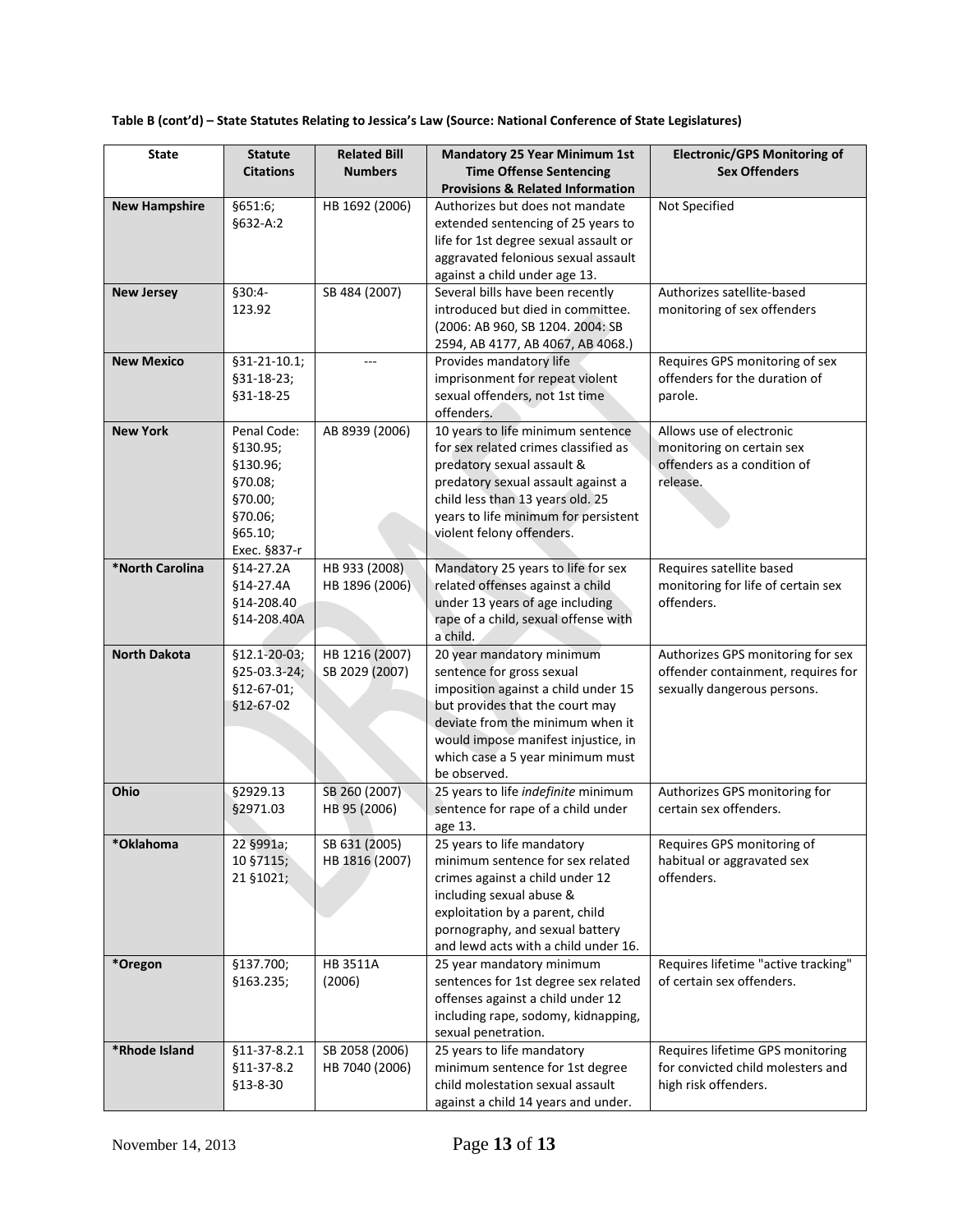| <b>State</b>        | <b>Statute</b><br><b>Citations</b> | <b>Related Bill</b><br><b>Numbers</b> | <b>Mandatory 25 Year Minimum 1st</b><br><b>Time Offense Sentencing</b> | <b>Electronic/GPS Monitoring of</b><br><b>Sex Offenders</b> |
|---------------------|------------------------------------|---------------------------------------|------------------------------------------------------------------------|-------------------------------------------------------------|
|                     |                                    |                                       | <b>Provisions &amp; Related Information</b>                            |                                                             |
| Pennsylvania        | 42 §9718.2;                        | HB 944 (2005)                         | Provides 10 year minimum                                               | Authorizes GPS monitoring for                               |
|                     | 42 §9798.3;                        |                                       | sentence for sexual assault of a                                       | certain sex offenders.                                      |
|                     |                                    |                                       | child under 16; 25 year minimum                                        |                                                             |
|                     |                                    |                                       | for 2nd offenders and life                                             |                                                             |
|                     |                                    |                                       | imprisonment for 3rd time                                              |                                                             |
|                     |                                    |                                       | offenders.                                                             |                                                             |
| *South Carolina     | $$16-3-655;$                       | SB 1138 (2006)                        | 25 years to life mandatory                                             | Requires active electronic                                  |
|                     | §23-3-540                          | HB 3328 (2005)                        | minimum sentence for criminal                                          | monitoring for certain sex                                  |
|                     |                                    |                                       | sexual conduct with a minor under                                      | offenders.                                                  |
|                     |                                    |                                       | 11 years old. Mandatory life                                           |                                                             |
|                     |                                    |                                       | imprisonment or death for                                              |                                                             |
|                     |                                    |                                       | subsequent offenders.                                                  |                                                             |
| <b>South Dakota</b> | $§22 - 22 - 1.2$                   | SB 208 (2006)                         | Provides for minimum 15 year                                           | Authorizes use of GPS and                                   |
|                     | §23A-27-                           | SB 148 (2006)                         | sentence for rape of a child under                                     | electronic monitoring for parole                            |
|                     | 12.1;                              |                                       | age 13.                                                                | and probation - not specific to sex                         |
|                     | §24-15A-24                         |                                       |                                                                        | offenders.                                                  |
| <i>*</i> Tennessee  | §39-13-522<br>\$40-39-302          | HB 2314 (2007)                        | 25 years to life mandatory<br>minimum sentence for rape of a           | Authorizes use of GPS and                                   |
|                     | §40-39-303                         | HB 3182 (2004)                        | child under age 13.                                                    | electronic monitoring on sex<br>offenders.                  |
| *Texas              | Penal Code:                        | HB 008 (2007)                         | 25 years to life mandatory                                             | Authorizes use of GPS and                                   |
|                     | §21.02                             |                                       | minimum sentence for continuous                                        | electronic monitoring on sex                                |
|                     | Crim. Proc:                        |                                       | Sexual Abuse of a child under age                                      | offenders.                                                  |
|                     | §17.43;                            |                                       | 14.                                                                    |                                                             |
|                     | §42.12                             |                                       |                                                                        |                                                             |
| Utah                | §76-5-402.1;                       | HB 013 (2008)                         | 25 years to life mandatory                                             | Not Specified                                               |
|                     | §76-1-301                          | HB 256 (2008)                         | minimum sentence for sex related                                       |                                                             |
|                     | \$76-5-403.1                       |                                       | crimes against a child under age 14                                    |                                                             |
|                     | §76-5-402.3                        |                                       | including rape of a child, object                                      |                                                             |
|                     |                                    |                                       | rape of a child, sodomy of a child.                                    |                                                             |
| <b>Vermont</b>      | 13, §3253                          | HB 856 (2006)                         | Provides presumptive sentencing                                        | Includes electronic monitoring in                           |
|                     | 28, §351                           |                                       | minimum of 10 years, mandatory                                         | definition of an alternative                                |
|                     |                                    |                                       | minimum 5 years, and mandatory                                         | sentencing program - not specific                           |
|                     |                                    |                                       | maximum of life for sexual assault                                     | to sex offenders.                                           |
|                     |                                    |                                       | on a child under 13 years old.                                         |                                                             |
| *Virginia           | $$18.2-61;$                        | HB 846 (2006)                         | 25 year mandatory minimum<br>sentence for rape, forcible sodomy,       | Requires GPS tracking for certain<br>sex offenders.         |
|                     | $$18.2 - 67.1;$<br>$$18.2-67.2;$   | SB 559 (2006)                         | object sexual penetration against a                                    |                                                             |
|                     | $$19.2-$                           |                                       | child under 13 years old when                                          |                                                             |
|                     | 295.2:1                            |                                       | committed in commission of or part                                     |                                                             |
|                     |                                    |                                       | of the same course of conduct as                                       |                                                             |
|                     |                                    |                                       | kidnapping, abduction, burglary,                                       |                                                             |
|                     |                                    |                                       | aggravated malicious wounding,                                         |                                                             |
|                     |                                    |                                       | etc. Provides for an additional                                        |                                                             |
|                     |                                    |                                       | suspended sentence of 40 years.                                        |                                                             |